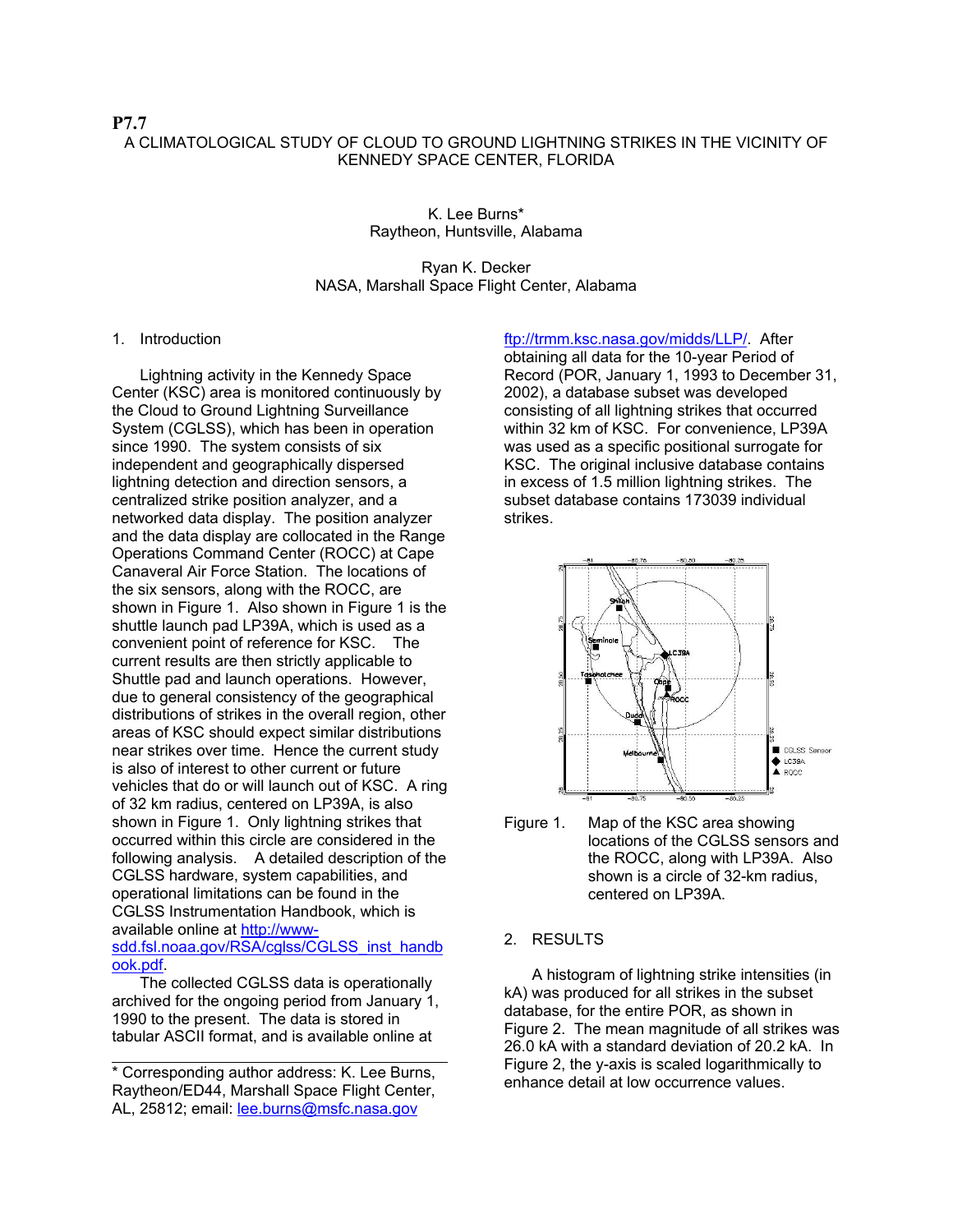Figures 3-12 show similar histograms of strike intensities for each individual year in the POR. Figures 13-24 show histograms of strike intensities for each month, including all strikes that occurred during that month for all years in the POR.



year 1993.



intensities for all strikes occurring within 32 km of LP39A during the year 1995.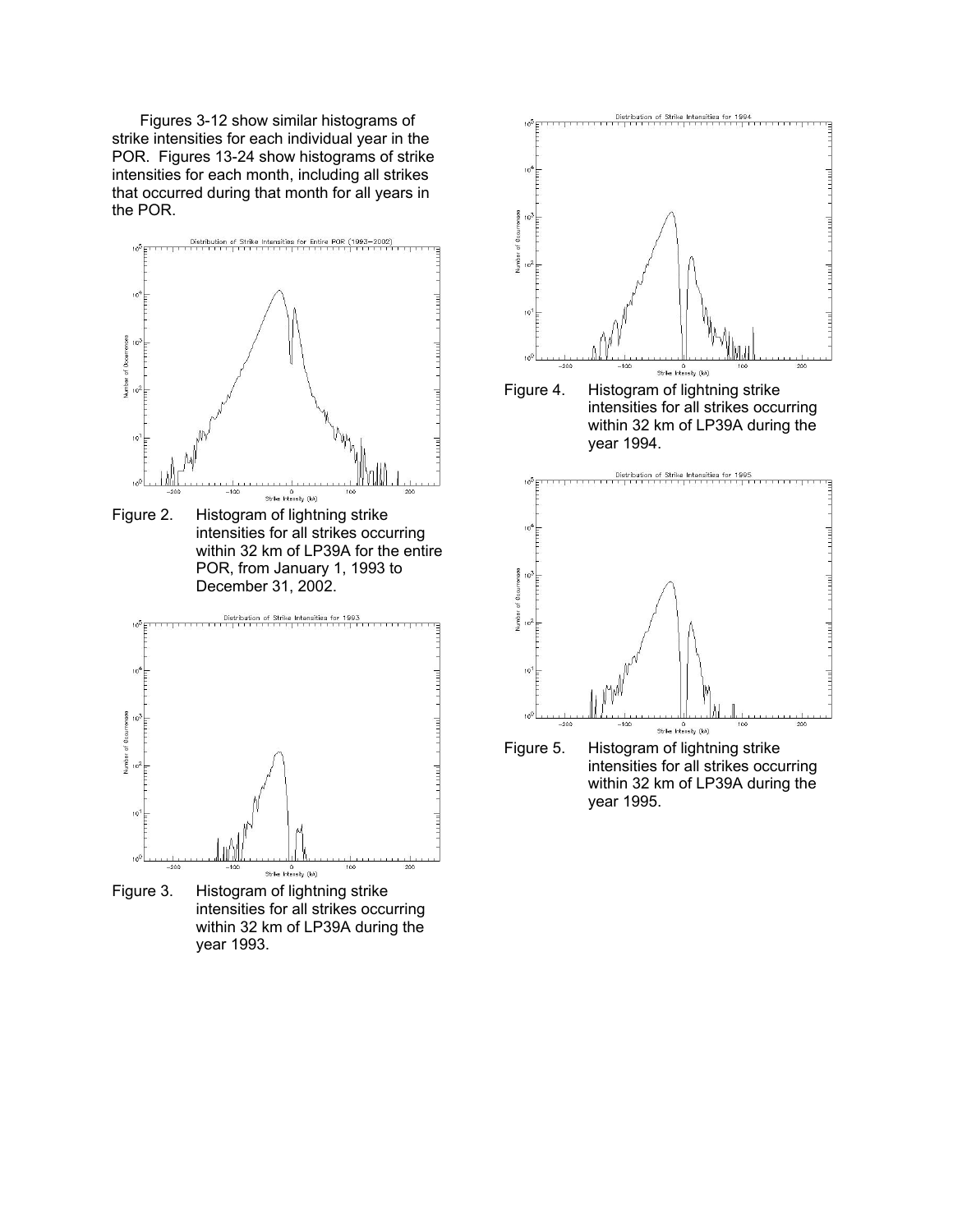

Figure 6. Histogram of lightning strike intensities for all strikes occurring within 32 km of LP39A during the year 1996.



Figure 7. Histogram of lightning strike intensities for all strikes occurring within 32 km of LP39A during the year 1997.



Figure 8. Histogram of lightning strike intensities for all strikes occurring within 32 km of LP39A during the year 1998.



Figure 9. Histogram of lightning strike intensities for all strikes occurring within 32 km of LP39A during the year 1999.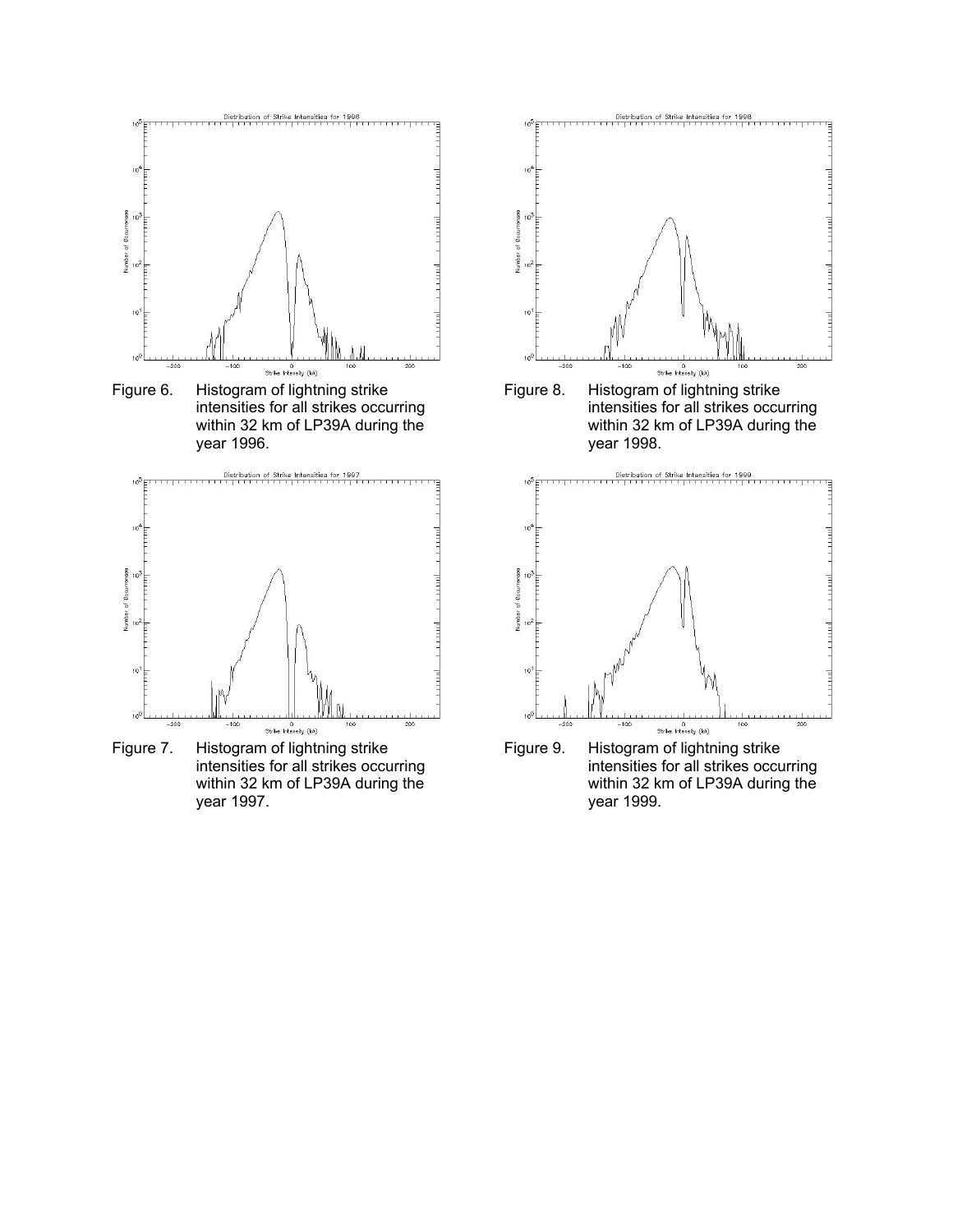

Figure 10. Histogram of lightning strike intensities for all strikes occurring within 32 km of LP39A during the year 2000.



Figure 11. Histogram of lightning strike intensities for all strikes occurring within 32 km of LP39A during the year 2001.



Figure 12. Histogram of lightning strike intensities for all strikes occurring within 32 km of LP39A during the year 2002.



Figure 13. Histogram of lightning strike intensities for all strikes occurring within 32 km of LP39A for all January months in the POR.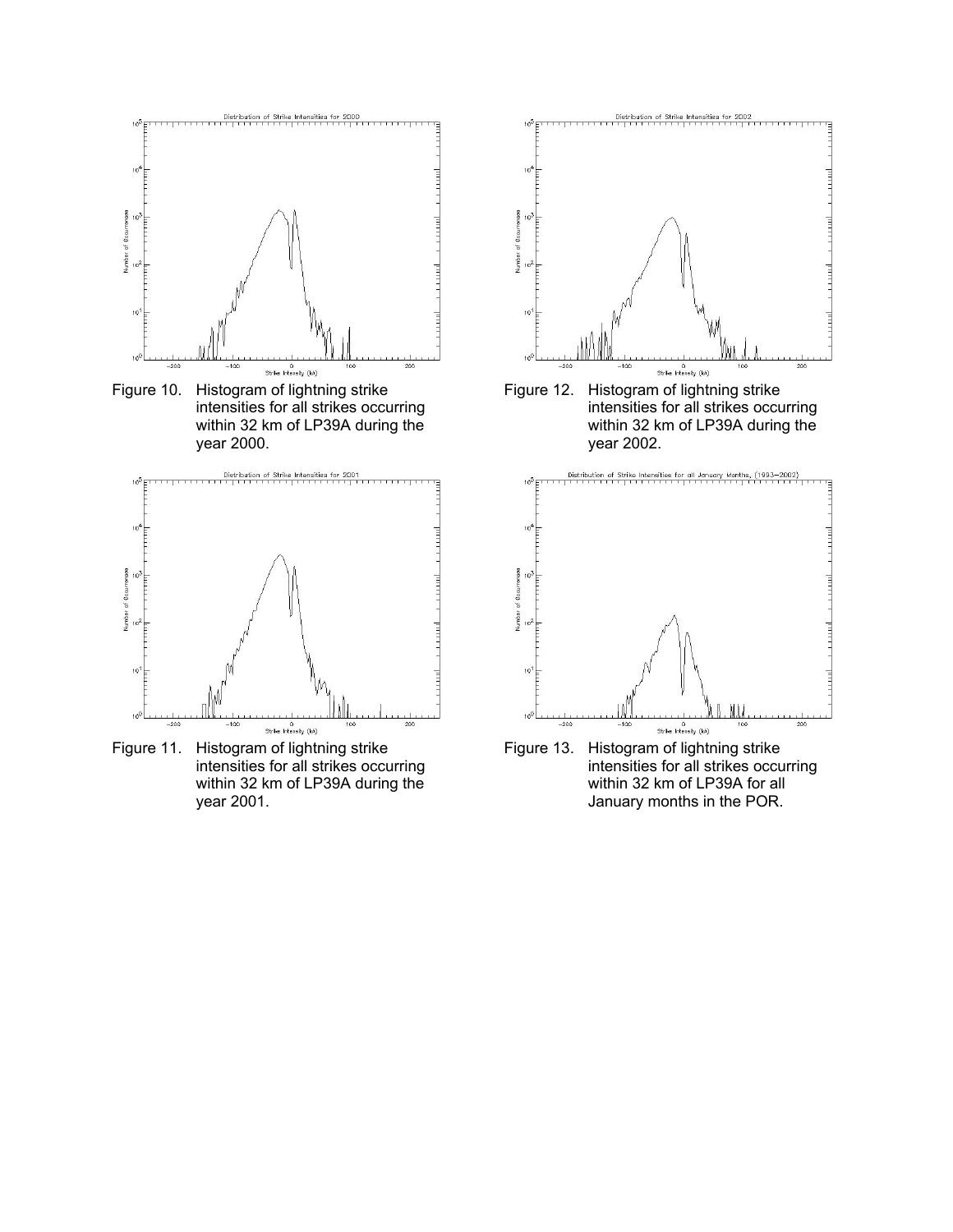

intensities for all strikes occurring within 32 km of LP39A for all February months in the POR.



Figure 15. Histogram of lightning strike intensities for all strikes occurring within 32 km of LP39A for all March months in the POR.





Figure 17. Histogram of lightning strike intensities for all strikes occurring within 32 km of LP39A for all May months in the POR.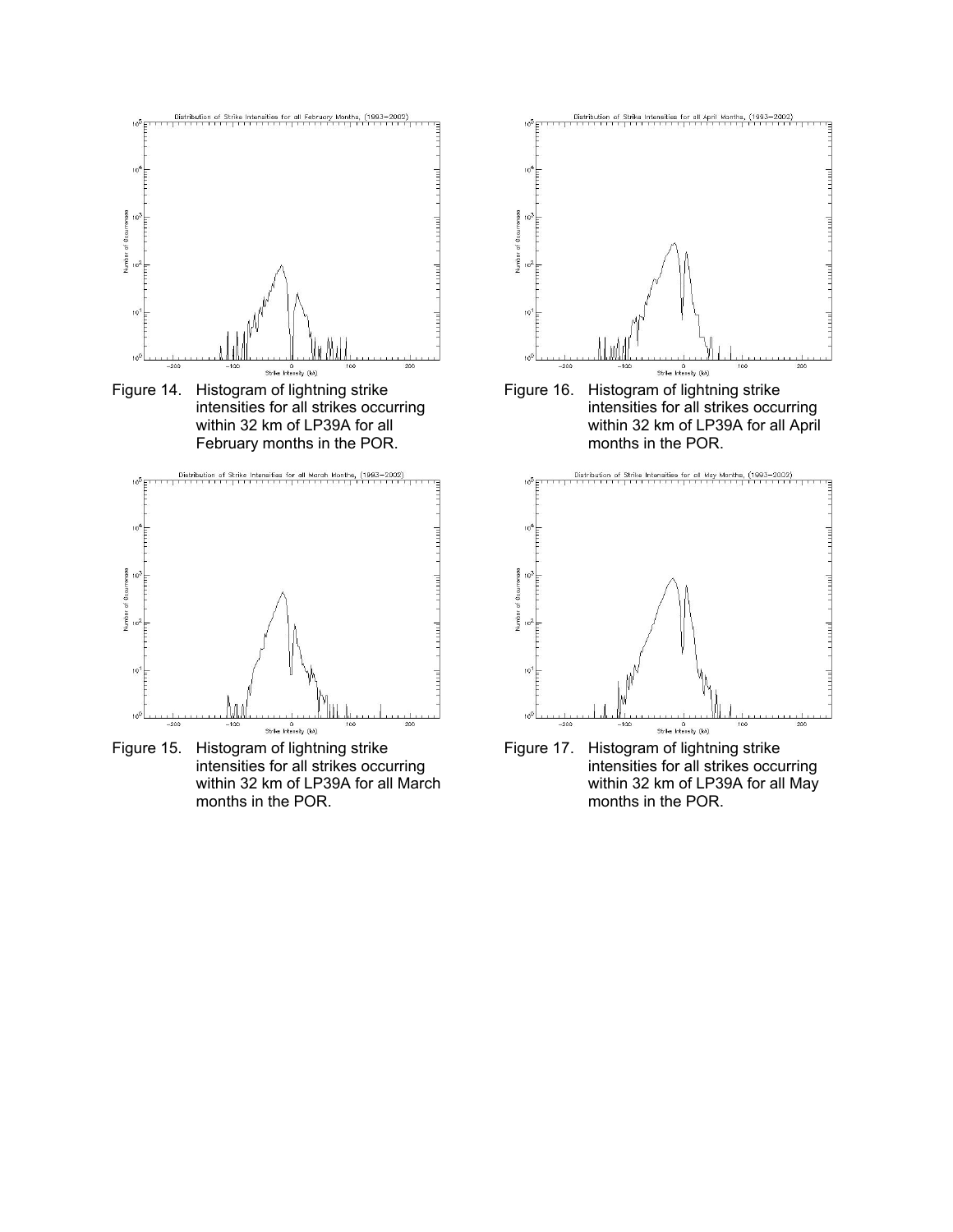

Figure 18. Histogram of lightning strike intensities for all strikes occurring within 32 km of LP39A for all June months in the POR.



Figure 19. Histogram of lightning strike intensities for all strikes occurring within 32 km of LP39A for all July months in the POR.



Figure 20. Histogram of lightning strike intensities for all strikes occurring within 32 km of LP39A for all August months in the POR.



Figure 21. Histogram of lightning strike intensities for all strikes occurring within 32 km of LP39A for all September months in the POR.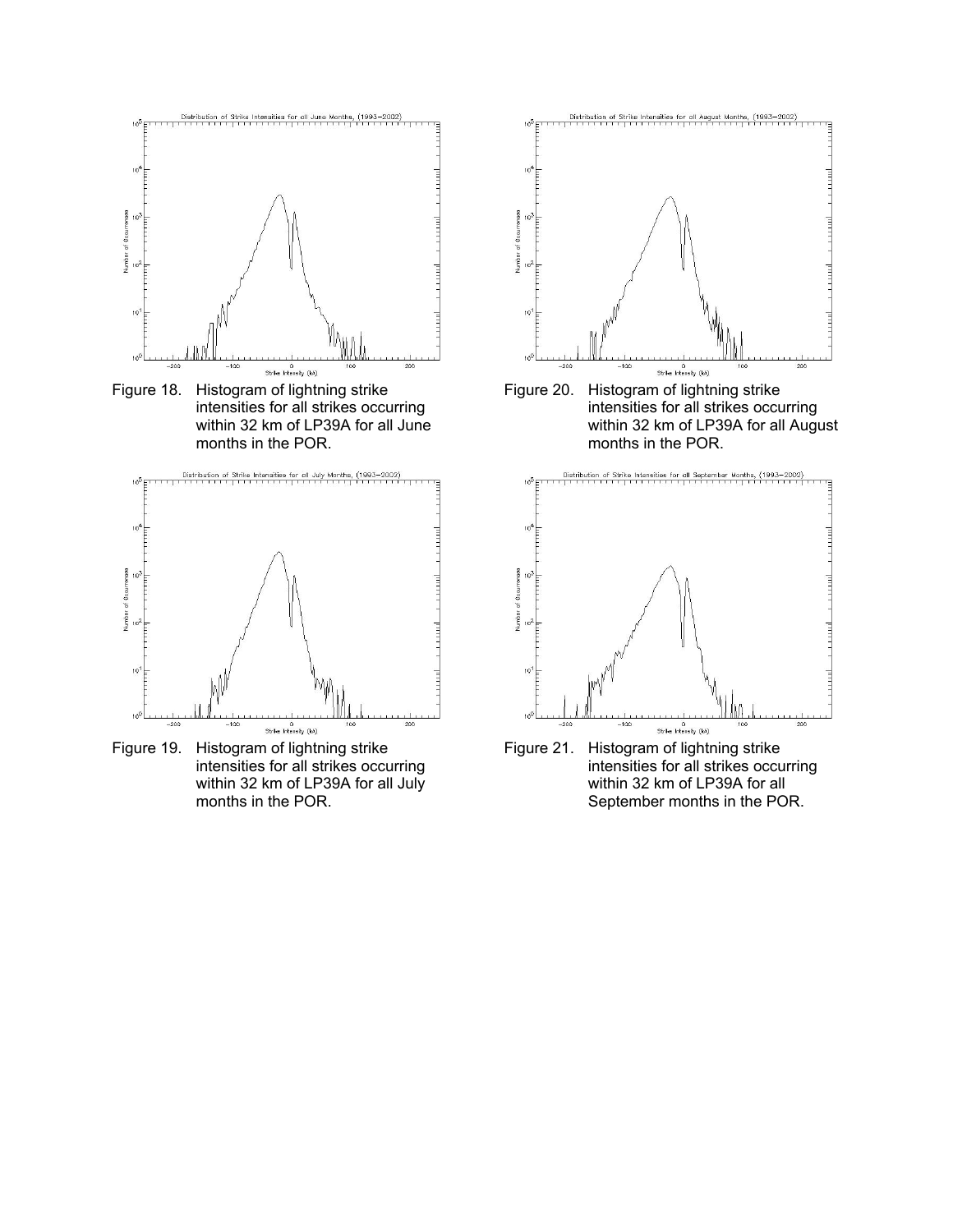

Figure 23. Histogram of lightning strike intensities for all strikes occurring within 32 km of LP39A for all November months in the POR.

 $0$ Strike Intensity (kA)

As is evident from the figures, there is significant variability in both the monthly and interannual strike distributions. It was expected to find such variability in the monthly values, as the general weather patterns at KSC are known to follow fairly ordered cycles with large seasonal amplitudes. However, the degree of interannual variability was unexpected. Table 1 presents the total number of strikes for each month and each year in the POR. The table also gives the annual, and monthly mean strike counts, as well as the standard deviations.



Table 2 gives the magnitude of the strike intensities that correspond to various cumulative probability limits. For example, from the table, on an annual basis, there is a 95% probability that a given strike will have an intensity magnitude less than or equal to 58.4 kA.

### 3. SUMMARY

The distribution of cloud to ground lightning strikes at KSC shows significant variability on both a monthly and interannual basis. For the POR, the greatest monthly strike count occurred in June 2001. Many individual months had no recorded strikes within a 20-mile radius of LP39A, with these occurring typically in the winter months. On a monthly strike rate basis, July had the greatest average number of strikes with 4042per month, while December had the lowest average with only 12 strikes per month. On an interannual basis, 2001 had the greatest average strike rate with an average of 3142 strikes per month, while 1993 had the lowest average strike rate with only 173 strikes per month.

Cumulative probabilities values have been calculated to show what limiting strike magnitudes correspond to various probability limits. These values have implications for various engineering and design applications where knowledge of expected strike magnitudes, given that a strike has occurred, is relevant.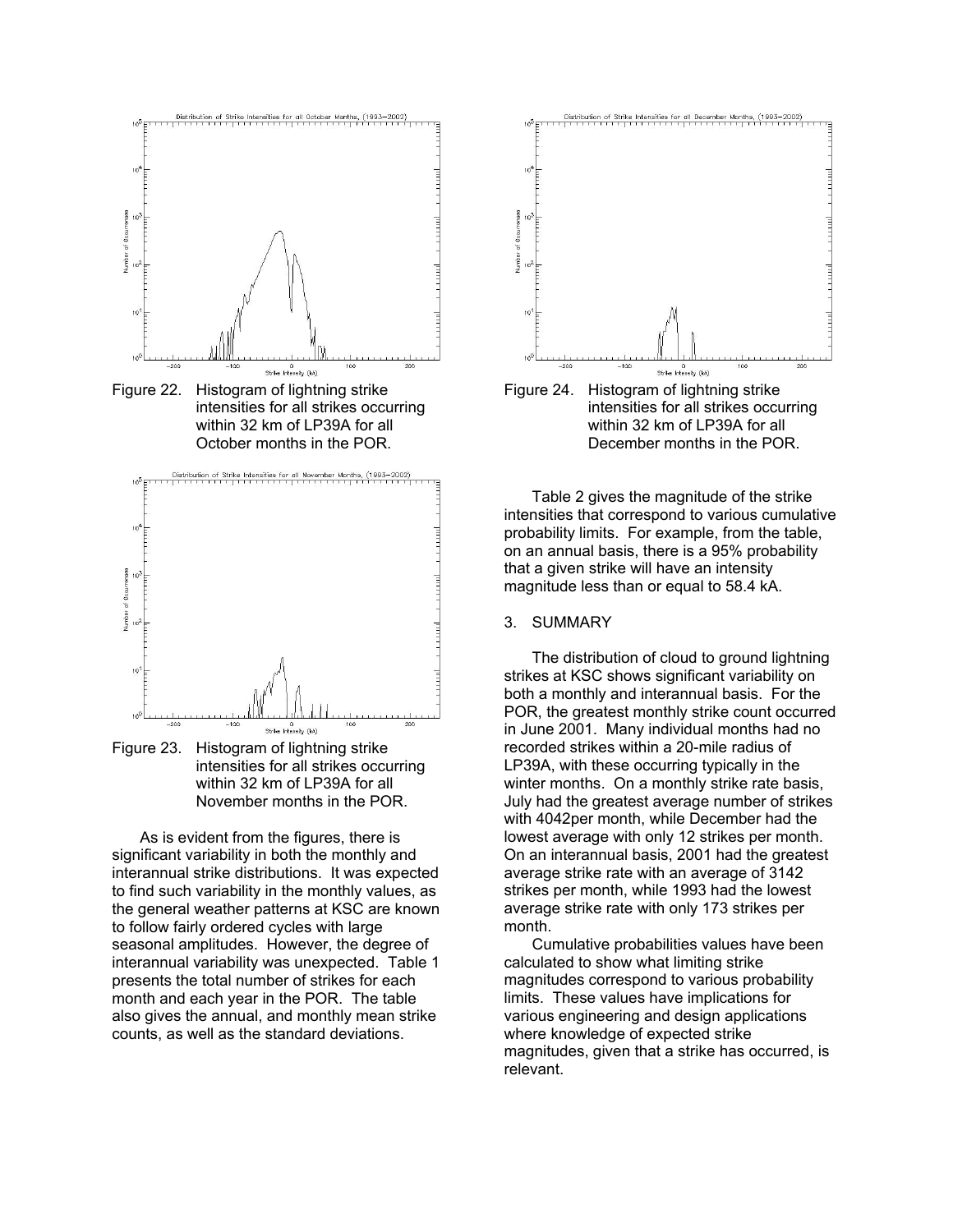|               | .<br>$\frac{1}{2}$<br><b>NUMBER OF STREET</b><br><b>vuriy</b><br>unio ponoao. |                |                |                |                |                |       |                |              |                |               |                 |          |
|---------------|-------------------------------------------------------------------------------|----------------|----------------|----------------|----------------|----------------|-------|----------------|--------------|----------------|---------------|-----------------|----------|
|               | 1993                                                                          | 1994           | 1995           | 1996           | 1997           | 1998           | 1999  | 2000           | 2001         | 2002           | <b>Totals</b> | μ               | $\sigma$ |
| jan           | 0                                                                             | $\overline{2}$ | 131            | 164            | 594            | 99             | 869   | $\mathbf{0}$   | 8            | 39             | 1906          | 191             | 298      |
| feb           | 0                                                                             | 4              | 1              | 0              | $\mathbf{0}$   | 672            | 341   | 24             | 1            | 113            | 1153          | 115             | 223      |
| mar           | 0                                                                             | 132            | 98             | 30             | $\overline{0}$ | 423            | 268   | 365            | 1594         | 1302           | 4212          | 421             | 565      |
| apr           | 0                                                                             | 753            | $\mathbf{0}$   | 79             | 157            | $\overline{2}$ | 650   | 877            | 857          | 267            | 3642          | 364             | 375      |
| may           | $\mathbf{0}$                                                                  | 956            | $\mathbf{0}$   | 0              | 1197           | 675            | 6623  | 658            | 1073         | 102            | 11284         | 1128            | 1987     |
| jun           | 1580                                                                          | 2518           | 600            | 5864           | 2034           | 1538           | 4120  | 3218           | 13761        | 3197           | 38430         | 3843            | 3791     |
| jul           | 17                                                                            | 3083           | 6011           | 1200           | 5051           | 3204           | 2643  | 8363           | 8510         | 2337           | 40419         | 4042            | 2873     |
| aug           | $\mathbf{0}$                                                                  | 1847           | 1898           | 4015           | 5538           | 4588           | 5829  | 2858           | 6950         | 5711           | 39234         | 3923            | 2211     |
| sep           | 317                                                                           | 1904           | 290            | 4218           | 292            | 2373           | 4053  | 7590           | 3367         | 1026           | 25430         | 2543            | 2335     |
| oct           | 160                                                                           | 2967           | $\overline{0}$ | 22             | 228            | 380            | 510   | $\overline{7}$ | 1509         | 1226           | 7009          | 701             | 952      |
| nov           | $\mathbf{0}$                                                                  | $\mathbf{0}$   | 1              | 0              | 50             | $\mathbf{0}$   | 8     | 32             | 77           | 13             | 181           | 18              | 27       |
| dec.          | $\mathbf{0}$                                                                  | $\overline{2}$ | $\mathbf{0}$   | $\overline{0}$ | 107            | $\mathbf{0}$   | 0     | $\mathbf{0}$   | $\mathbf{0}$ | $\overline{7}$ | 116           | 12 <sub>2</sub> | 34       |
| <b>Totals</b> | 2074                                                                          | 14165          | 9030           | 15592          | 15248          | 13954          | 25914 | 23992          | 37707        | 15340          | 173016        |                 |          |
|               |                                                                               |                |                |                |                |                |       |                |              |                |               |                 |          |
| $\mu$         | 173                                                                           | 1180           | 753            | 1299           | 1271           | 1163           | 2160  | 1999           | 3142         | 1278           |               |                 |          |
| $\sigma$      | 454                                                                           | 1223           | 1743           | 2122           | 1975           | 1487           | 2410  | 3007           | 4366         | 1733           |               |                 |          |

Table 1. Strike count statistics for both monthly and yearly time periods.

Table 2. Strike Intensity Magnitudes in kA for Various Cumulative Probability Limits.

|       |       | <b>Time Period</b> |       |       |            |       |            |       |       |       |            |       |            |            |
|-------|-------|--------------------|-------|-------|------------|-------|------------|-------|-------|-------|------------|-------|------------|------------|
|       |       | Annual             | Jan   | Feb   | <b>Mar</b> | Apr   | <b>May</b> | Jun   | Jul   | Aug   | <b>Sep</b> | Oct   | <b>Nov</b> | <b>Dec</b> |
|       | 0.999 | 152.2              | 203.6 | 591.9 | 594.1      | 142.4 | 121.9      | 138.6 | 126.3 | 138.8 | 158.8      | 151.0 | 144.3      | 145.9      |
|       | 0.99  | 88.4               | 98.9  | 493.4 | 105.3      | 88.8  | 73.7       | 84.0  | 80.0  | 88.1  | 106.1      | 87.5  | 104.2      | 98.8       |
| Cum.  | 0.98  | 74.5               | 83.6  | 125.9 | 66.4       | 73.7  | 63.6       | 70.6  | 68.5  | 75.7  | 87.0       | 75.1  | 89.3       | 91.7       |
| Prob. | 0.95  | 58.4               | 62.9  | 78.9  | 49.2       | 55.0  | 49.9       | 55.1  | 55.3  | 60.2  | 67.3       | 58.5  | 68.0       | 74.2       |
|       | 0.9   | 47.4               | 48.4  | 55.9  | 38.9       | 44.9  | 40.7       | 40.7  | 45.8  | 49.5  | 54.1       | 47.5  | 59.9       | 53.4       |
|       | 0.5   | 22.4               | 50.0  | 20.8  | 17.4       | 17.8  | 18.3       | 21.4  | 22.9  | 24.0  | 24.8       | 22.5  | 22.8       | 20.2       |